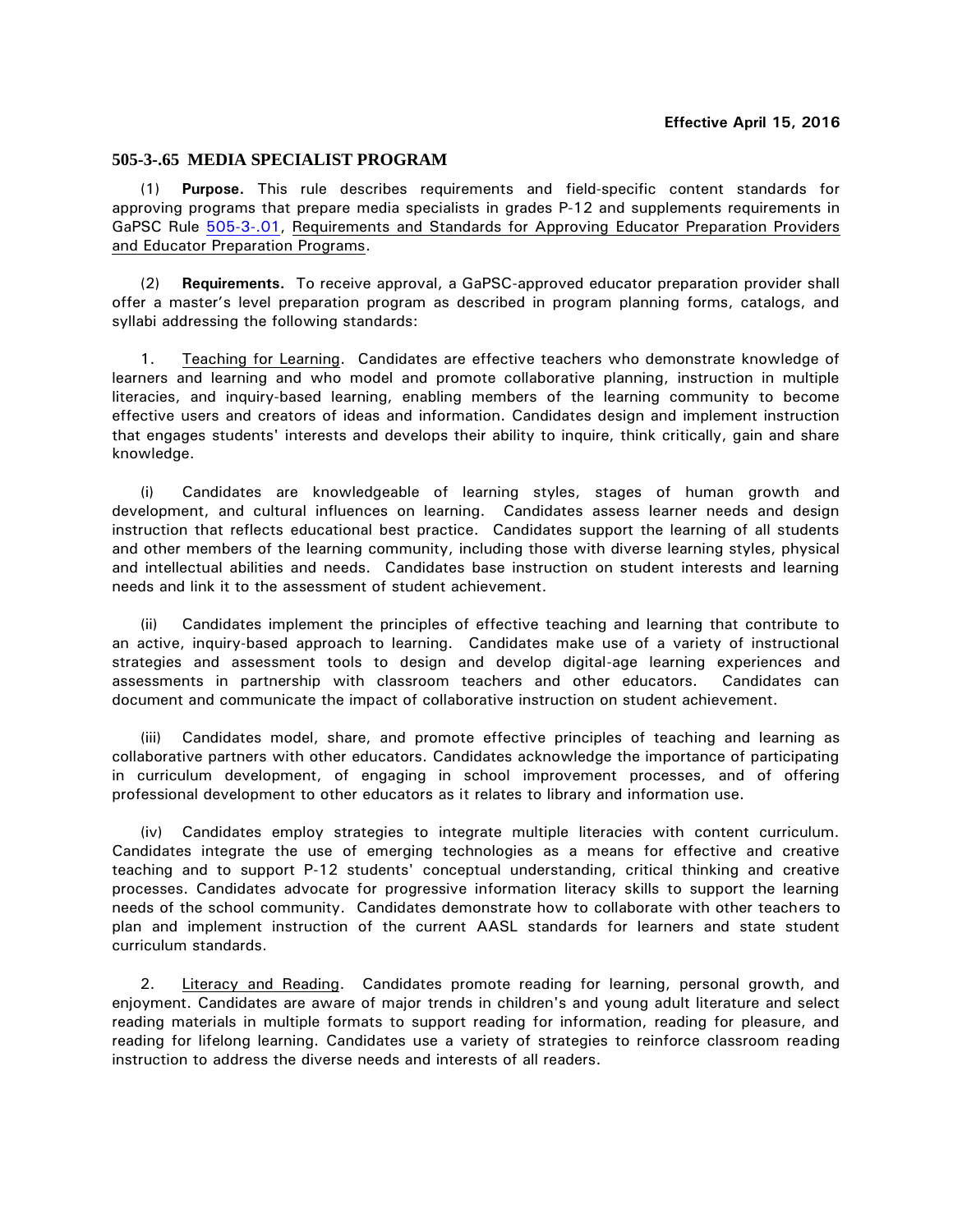(i) Candidates are familiar with a wide range of children's, young adult, and professional literature in multiple formats and languages to support reading for information, reading for pleasure, and reading for lifelong learning.

Candidates use a variety of strategies to promote leisure reading and model personal enjoyment of reading in order to promote habits of creative expression and lifelong reading.

(iii) Candidates demonstrate the ability to develop a collection of reading and information materials in print and digital formats that support the diverse developmental, cultural, social, and linguistic needs of P-12 students and their communities.

(iv) Candidates collaborate with classroom teachers to reinforce a wide variety of reading instructional strategies to ensure P-12 students are able to create meaning from text.

3. Information and Knowledge. Candidates model and promote ethical, equitable access to and use of physical, digital, and virtual collections of resources. Candidates demonstrate knowledge of a variety of information sources and services that support the needs of the diverse learning community. Candidates demonstrate the use of a variety of research strategies to generate knowledge to improve practice.

(i) Candidates identify and provide support for diverse student information needs. Candidates model multiple strategies for students, other teachers, and administrators to locate, evaluate, and ethically use information for specific purposes. Candidates collaborate with students, other teachers, and administrators to efficiently access, interpret, and communicate information.

(ii) Candidates support flexible, open access for library services. Candidates demonstrate their ability to develop solutions for addressing physical, social and intellectual barriers to equitable access to resources and services. Candidates facilitate access to information in print, non-print, and digital formats. Candidates model and communicate the legal and ethical codes of the profession.

(iii) Candidates demonstrate their ability to design and adapt relevant learning experiences that engage students in authentic learning through the use of digital tools and resources. Candidates model and facilitate the effective use of current and emerging digital tools to locate, analyze, evaluate, and use information resources to support research, learning, creating, and communicating in a digital society.

(iv) Candidates use evidence-based, action research to collect data. Candidates interpret and use data to create and share new knowledge to improve practice in school libraries.

4. Advocacy and Leadership. Candidates advocate for dynamic school library programs and positive learning environments that focus on student learning and achievement by collaborating and connecting with teachers, administrators, librarians, and the community. Candidates are committed to continuous learning and professional growth and lead professional development activities for other educators. Candidates provide leadership by articulating ways in which school libraries contribute to student achievement.

(i) Candidates demonstrate the ability to establish connections with other libraries and to strengthen cooperation among library colleagues for resource sharing, networking, and facilitating access to information. Candidates participate and collaborate as members of a social and intellectual network of learners.